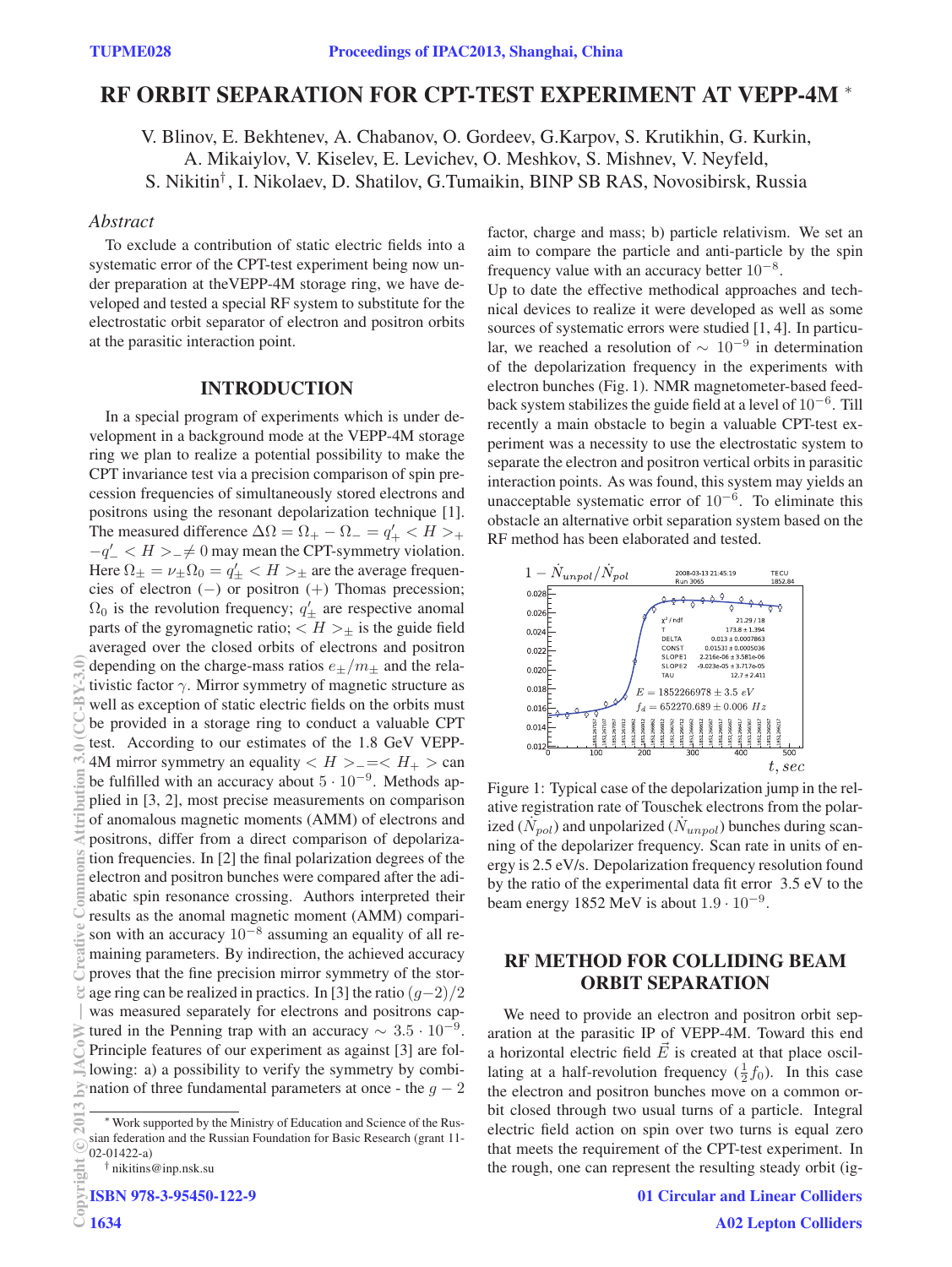noring oscillations of the orbit due to its deviation from a magnet axis) in a form like the "Pascal's snail" curve as shown in Fig. 2. After head-on-head collision at the main IP the electron bunch goes on an internal loop of the orbit while the positron bunch - on an external one. As a result the bunches are found to be separated at the parasitic collision point where the RF plates are located. Carrying on their motion the bunches collide head-on-head at the IP again but with a some different angle made by their common axis with a beam pipe axis. Next the electrons moves on the external loop and positrons - on the internal loop and therefore the bunches do not meet again at the parasitic IP where the field has just changed a sign. Further a picture of motion recurs according to the cycle described. Necessary condition is a limitation on amount of bunches: one electron and one positron bunches. Otherwise, bunches will meet not only in the main IP. Besides, a certain phase shift between electrons and positrons must be kept at injection in order for they move on different loops of the orbit at the same moment of time. One more requirement is a closeness of the horizontal betatron tune  $\nu_x$  to half-integer values (see below). The radial orbit displacement  $X$  at the



Figure 2: Schematic two-turn closed orbit.

RF plate azimuth can be estimated from the equation

$$
X = \frac{\chi\beta}{2\sin 2\pi\nu_x} \cdot (\cos 2\pi\nu_x - 1),
$$

with  $\chi$ , the deflection angle due to the RF electric fiield;  $\beta$ , a horizontal beta-function value at the azimuth of plates. At  $\nu_x \rightarrow k$ , with an integer k,  $X \rightarrow 0$ . Nearby the halfinteger values  $\nu_x = (2k+1)/2 + \varepsilon$  with  $\varepsilon \ll 1$  the displacement becomes significant:  $X \approx -\frac{\chi\beta}{2\pi\varepsilon}$  and so it is one more condition for the method realization. Example for VEPP-4M:  $E = 1.85$  GeV, a beam energy;  $\nu_x = 8.53$ ;  $\beta = 15$  m;  $l = 117$  cm, the plate length;  $d = 8$  cm, the gap between plates;  $U = 4$  kV, the voltage amplitude at the plates;  $\chi = 3.2 \cdot 10^{-5}$  rad (related to the peak value of voltage); the full orbit separation is  $2X = 5.4$  mm. Fig. 3 demonstrates a design azimuthal dependence of radial twoturn closed orbit at  $U = 5$  kV ( $E = 1.85$  GeV,  $\nu_x = 8.53$ ). It is clear from this figure that the "internal" and "external"



Figure 3: Design radial orbit with the RF separation on.

loops of the two-turn orbit have reciprocal intersections. But in the main the idealized scheme is not contradictory if the mentioned phase conditions are fulfilled.

#### BEAM-BEAM EFFECTS

The main and the parasitic IPs of VEPP-4M are not "similar". Tnis means that a ratio of vertical and horizontal beta-functions, as well as a ratio of betatron and synchrotron contributions to horizontal beam size at the corresponding azimuths, differ from each other. Experimentally proved consequence of this fact is a drop in critical bunch current determined by beam-beam effects from  $2.5 \div 3$  mA to  $0.3 \div 0.5$  mA if not applying the e+e- orbit separation at the parasitic IP. This is a very serious obstacle for the CPTtest experiment using the Touschek polarimeter [5] whose efficiency fades quadratically with decease of the beam current. In order to estimate a reasonable magnitude of radial orbit separation at the parasitic IP, while the beams collide at the main IP, we performed numerical simulation with the Lifetrac tracking code [6]. The results are presented in Fig. 4, where the equilibrium distributions in the plane of normalized betatron amplitudes are shown. The distribution shrinks to the normal sizes (as without parasitic IP) when the separation is raised to  $2X = 7\sigma_x = 4.8$ mm.

## TEST OF THE RF SEPARATION

We have elaborated the RF separation device and tested it in several beam experiments at the VEPP-4M. The device includes the controlled gain-phase modulator for a 409 kHz sinusoidal signal generation with automatic tuning, the 200W power amplifier and the resonant circuit connected

A02 Lepton Colliders